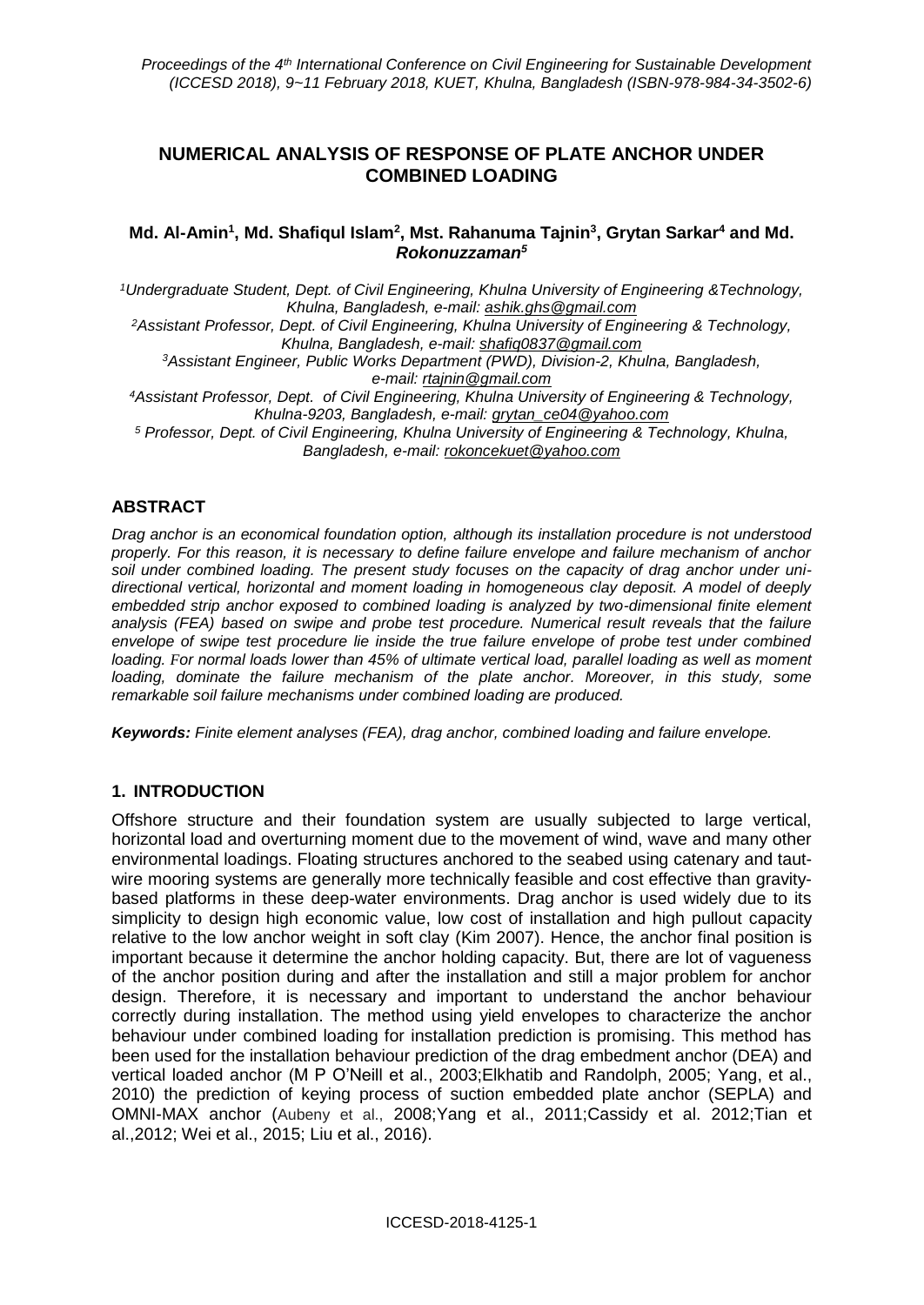Due to the complex geometry of practical drag anchors, studies on drag anchors usually start from anchor plate with simplified geometry, which is similar to plate anchor. The majority of the earlier studies have focused on the plate anchor uplift capacity, which is based on analytical solutions or experimental data. Numerical studies have been conducted by (Rowe, 1978;Merifield et al., 2003;Song and Hu, 2005;Song et al., 2008 and Wang et al., 2009). However, these studies are focused only the vertical pullout capacities of plate anchor. But, the anchor plate subjected to combined vertical, horizontal and moment loading. In order to recognize the behaviour anchor plate under combined loading and analyse the failure pattern, it is essential to recognize the anchor behaviour under combined vertical, horizontal and moment loading or combination of all three. The controlling values of anchor capacity under the three uni-directional loadings with deep localized failure were studied by O ' Neill et al. (2003) , Elkhatib and Randolph (2005), Elkhatib (2006) and Wu et al. (2017).

In order to solve the above problems and to understand the correct failure mechanism, the present study emphases on the drag anchor capacity under pure vertical, horizontal and moment loading and combination of any of two loadings. The trajectory prediction using yield envelopes in current studies assumed deep anchor behaviour for the whole drag process by using yield envelope for deep anchor behaviour. Detailed analyses of swipe and probe tests are conducted to understand the behaviour of anchor under combined loading. In order to understand the failure mechanism in horizontal-moment loadings load-displacement probe tests are conducted.

# **2. METHODOLOGY**

# **2.1 Finite Element Model**

The objectives of this study are to improve the understanding of the fundamental mechanism of continuous pullout of horizontal anchor under combined loading condition of V, H and M. In this study, the two-dimensional finite element analysis (FEA) is carried out by commercial software ABAQUS. The strip plate anchor of width B is assumed to be deeply embedded, with localized plastic flow forming around the plate anchor and not extending to the surface, resulting in capacity factors that are not affected by overburden and soil weight (Song et al., 2008; Wang et al. 2010). Conventional small strain analysis is carried out to determine the pullout capacity of embedded anchor, where the anchor movement is limited to 0.1 times to the anchor length. The contact between the anchor and the soil is assumed to be fully bonded. In order to ensure the fully bonded condition, the interfaces between the anchor plate and soil domains are defined as (i) tangential behaviour and (ii) normal behaviour. In tangential behaviour is assumed to be rough and normal behaviour is defined as hard contact with no separation between soil and anchor when tension develops. An elastic perfectly plastic associative Mohr-Coulomb material model is used for purely cohesive soil with cohesion c=10 kPa, modulus of elasticity E=10 Mpa and the Poisson's ratio 0.49. The anchor is modelled as rigid body with young's modulus  $10<sup>7</sup>$  times that of soil and Poisson's ratio 0.15 (Andersen et al., 2003). The FE analyses are based on 4-noded linear hybrid elements of type CPE4H. Figure 1 presents a typical two-dimensional finiteelement mesh for a strip plate of width  $B=0.5m$  and thickness  $t=L/7=0.071m$ . The soil domain is extended to 20B in horizontal and vertical directions, respectively. Zerodisplacement boundary conditions are applied to prevent out-of-plane displacements of the vertical boundaries and the base of the mesh is fixed in both horizontal and vertical coordinate directions. To obtain more accurate results, elements are kept very small (L/60) near the plate, increasing gradually in size and moving away from the plate (Nouri et al., 2017).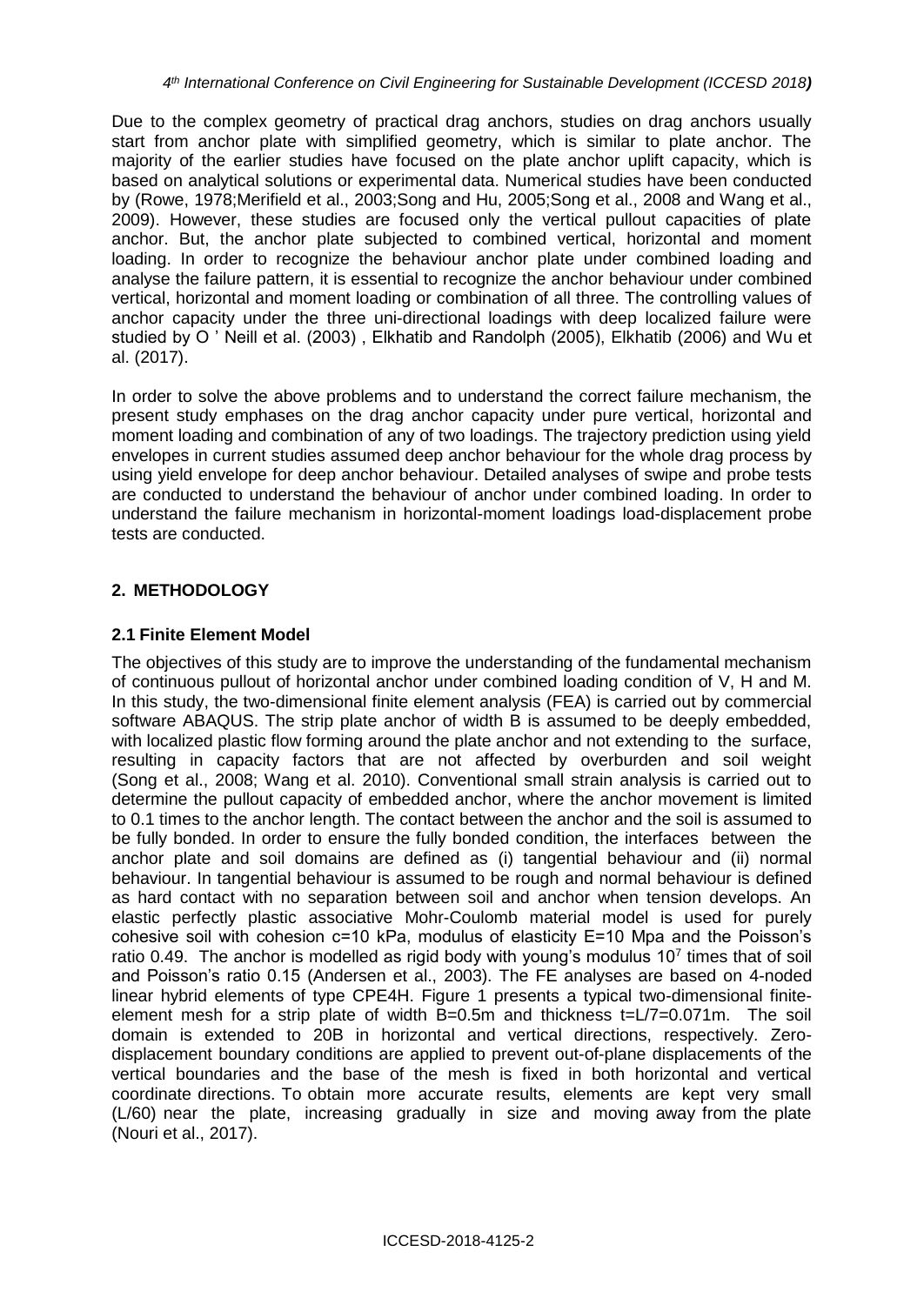

numerical analysis

convention adopted

To determine the collapse load of the anchor, displacement-based analyses are performed. The total displacement is applied over a number of sub-steps in the reference point (RP) of anchor as shown in Figure.2. All the nodes defining the soil anchor interfaces are forced to move together either parallel to the anchor (sliding), perpendicular to the anchor (normal) and in a path corresponding to rotation of anchor plate about the centre. All results are presented here as non-dimensional forms using the factors defined as

$$
N_{\nu} = \frac{V}{Bc}; N_s = \frac{H}{Bc}; N_m = \frac{M}{B^2c}
$$
 (1)

Where H, V and M are the normal, parallel and rotational capacities (normal to the intended plane of loading), respectively.

# **2.2 Sign Convention for Load and Displacement**

The centroid of anchor is used as the reference point (RP) for application of combined load components V, H and M**.** The notation used in this paper is shown in Figure.2. The V, H and M loads as well as the corresponding footing movements' v, u and β are also illustrated in Figure. 2. The sign convention for loads presented and displacements in this study obeys a right-handed rule and clockwise positive convention as proposed by Butterfield and Houlsby (1997). The anchor's ultimate pullout capacities for pure loading of one single component (i.e. for ultimate pure moment load capacity V=H=0), are de-noted as  $V_0$ , H<sub>0</sub> and M<sub>0</sub> for pure vertical, horizontal and moment loadings, respectively.

# **2.3 Numerical Analysis to Define the Failure Envelope**

In the finite element analysis (FEA), the load is usually applied in two ways such that loadcontrolled method and displacement-controlled method. The benefit of displacementcontrolled method is to simulate post failure phenomena's. From the load displacement response of anchor in any direction it can be concluded that the anchor is in limit equilibrium state in that direction. In this state, the slope of load displacement curve is tends to zero that means loads does not increase with the increase of load. It indicates that the ultimate load capacity (H, V and M) of anchor in that direction (v, u and β). For combination of load the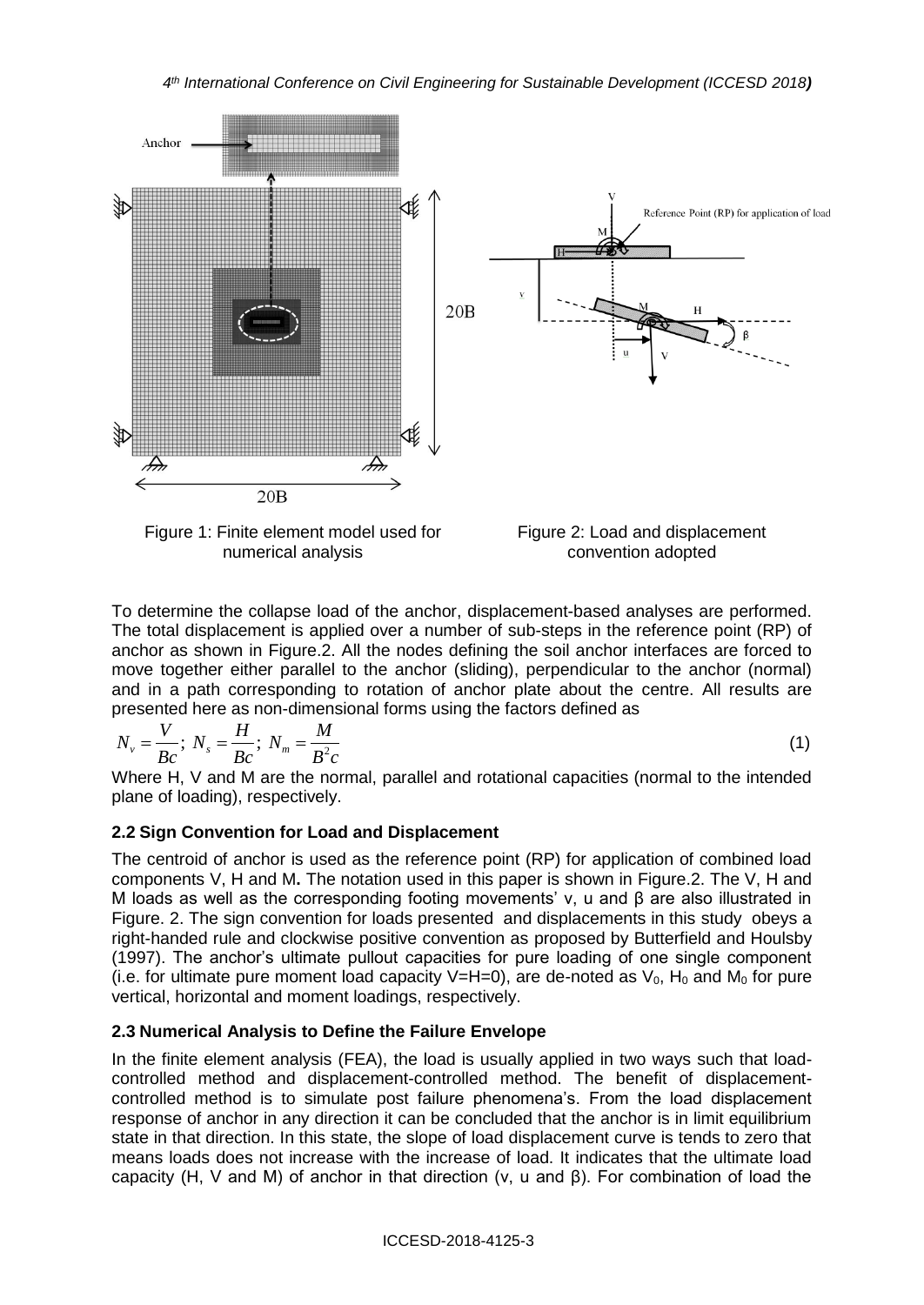displacement controlled method is found to be more suitable instead of load controlled method (Bransby and Randolph, 1997). Constant-ratio displacement probe tests and displacement-controlled swipe tests were carried out to determine the post failure phenomena's in different loading planes, such as vertical horizontal plane (V:H, where V>0, H $>0$  and M=0), vertical moment plane (V:M, where V $>0$ , M $>0$  and H=0) and horizontal moment plane (H:M, where H>0, M>0 and V=0).

### **2.3.1 Swipe test**

The sideswipe test was first introduced by Tan (1990) during centrifugal modelling in sand. Many researchers have used frequently this test procedure in both experimental (Houlsby, 1994;Martin and Houlsby, 2001, Cassidy et al., 2002 and numerical (Bransby and Randolph, 1998; Gourvenec and Randolph 2003;Yang et al., 2010 and Randolph et al., 2011) studies.



Figure 3: Example of a swipe test

Swipe tests are carried out to identify the failure envelopes in VH and VM plane, but are unsuitable for loading in the HM plane (Bransby et al., 2003). For a failure envelope in ij plane a displacement  $X_i$  is applied at the RP along i-direction from zero load state to limit equilibrium state at which ultimate load in that direction is reached. In its second step a displacement  $X_i$  is imposed in j-direction keeping constant displacement in i-direction displacement until the anchor load does not vary with the increased displacement in jdirection. The benefit of the swipe test is that a complete failure locus on a certain plane can be determined in a single test. The resultant load path is the failure envelope in ij-plane.

# **2.3.2 Probe analysis**

Fixed displacement ratio probe test suggested by Bransby and Randolph (1997) is another way to check the accuracy of the failure envelopes obtained from the swipe tests. The probe tests give rise to load paths that move from the origin across the failure envelope, initially at gradients determined by the elastic stiffness but with the gradients changing owing to internal plastic yielding as the paths approach the failure envelop. Once the failure envelope is reached, each loading path travels around the failure envelope until it reaches a termination point where the direction of tangent to the failure envelope matches with the prescribed dis-placement ratio. However, several analyses with different displacement ratio are required to define the correct failure loci, it defines correct failure envelope specially in H:M loading plane. Fig. 4 shows the load paths for twenty Dβ/Du displacement ratios (v=0) and final termination point agrees well with the failure envelope.

# **3. RESULTS AND DISCUSSION**

One combination of V, H and M loads causing anchor to failure is found by translating and/or rotating the anchor until a constant load state is reached in that direction. The crudest example of this is to push the anchor in vertical direction into the soil until the vertical load plateaus reached is followed by translating and/or rotation. However, to define a complete failure envelope in different plane a variety of vertical and horizontal displacement and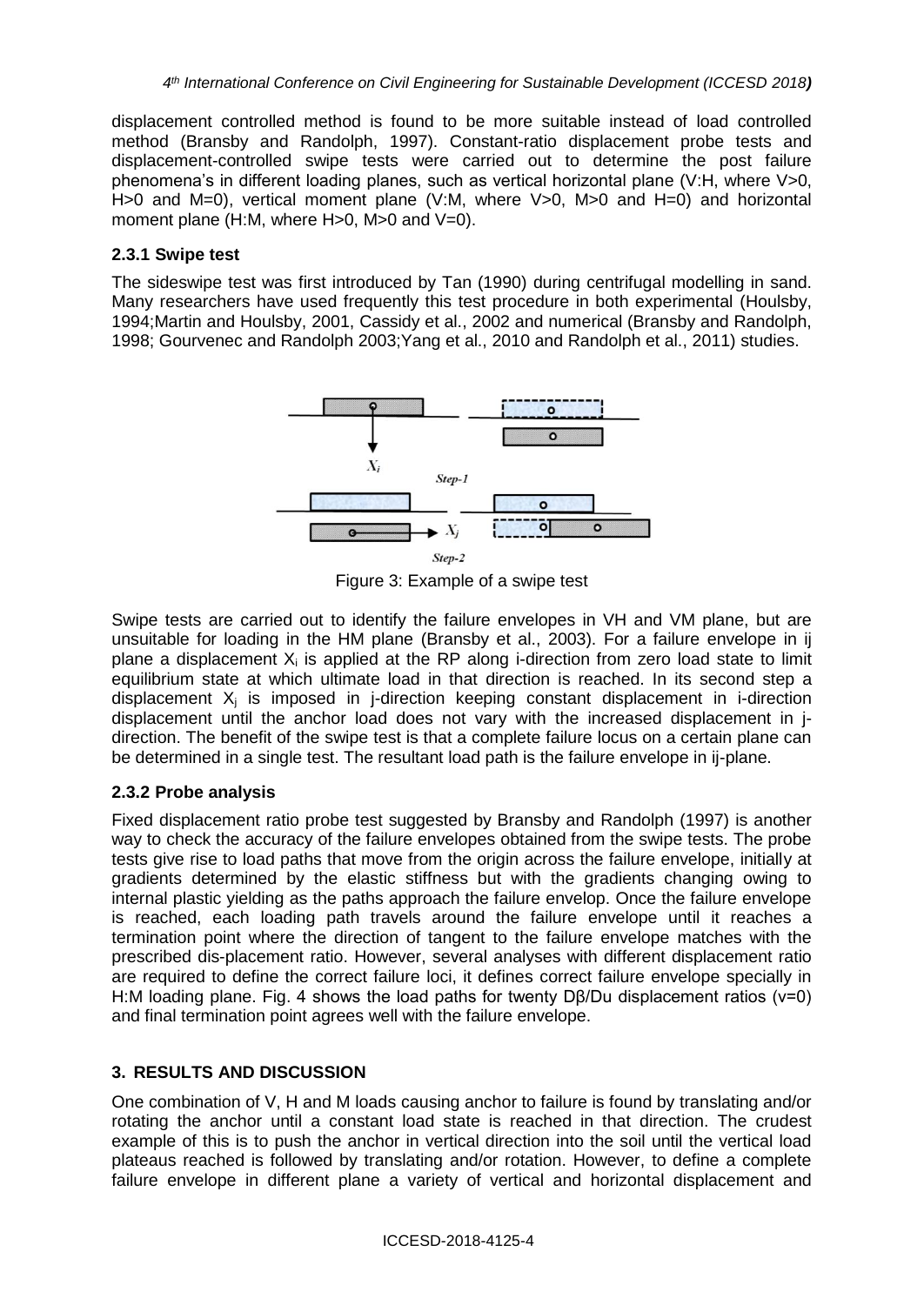rotational combinations are required. In this study, total 40 probe tests were conducted to define failure envelope in three different planes. The failure envelopes in the V–H, V–M and H–M planes are found by connecting the termination points. A summary of dimensionless normal, shear and rotational capacities of anchor under pure loading is provided in Table 1.

| Bearing capacity factors              | <b>Current FEM study</b> | API/Deepstar |
|---------------------------------------|--------------------------|--------------|
| $N_{\rm v0} = V_{\rm ult} / Bc$       | 11.98                    | 11.58        |
| $N_{s0} = H_{ult}/Bc$                 | 4.39                     | 4.49         |
| $N_{\text{m0}} = M_{\text{ult}}/B^2c$ | 1.63                     | 1.74         |

|  |  | Table 1: Bearing Capacity Factors |  |
|--|--|-----------------------------------|--|
|--|--|-----------------------------------|--|

The capacity factors shown in Table 1 are compared with the API/Deepstar study (Andersen et al., 2003). Current FEM study agreed well with the API/Deepstar study. The pure normal capacity  $(N_{v0})$  of current FEM are found 3%, higher than that of API/Deepstar study. But, pure shear  $(N_{s0})$  and pure moment  $(N_{m0})$  capacities are found 2% and 6%, respectively. These slight disagreements might be due to different mesh configurations and other minor details of the model.



Figure 4. Loading path and failure envelope at H-M plane (V=0)

The failure envelopes for H:M loading shown in Figure. 4 is obtained from the 10 different probe tests for both HM and –HM failure. Different displacement ratios ranging from 0.5 to 50 are considered to construct complete failure envelope for both HM and –HM planes. The envelopes are symmetric, with the maximum moment  $M_{max}$  =1.63 at H=0. At a lower shear loading upto 0.45H<sub>ult</sub>, the slope of HM failure envelope is almost zero. After that, it changes abruptly and slope of the failure envelope is found to be steeper at lower value of moment. Hence, it can be concluded that at a lower shear loading moment loading dominates the failure mechanism. The Figure.5 shows the comparison of failure envelope with the previous studies (Andersen et al., 2003 and Yang et al., 2010).The solutions obtained in the present study are in good agreement with a research conducted by Yang et al. (2010), but small discrepancies upto 6% are found with the API/Deepstar.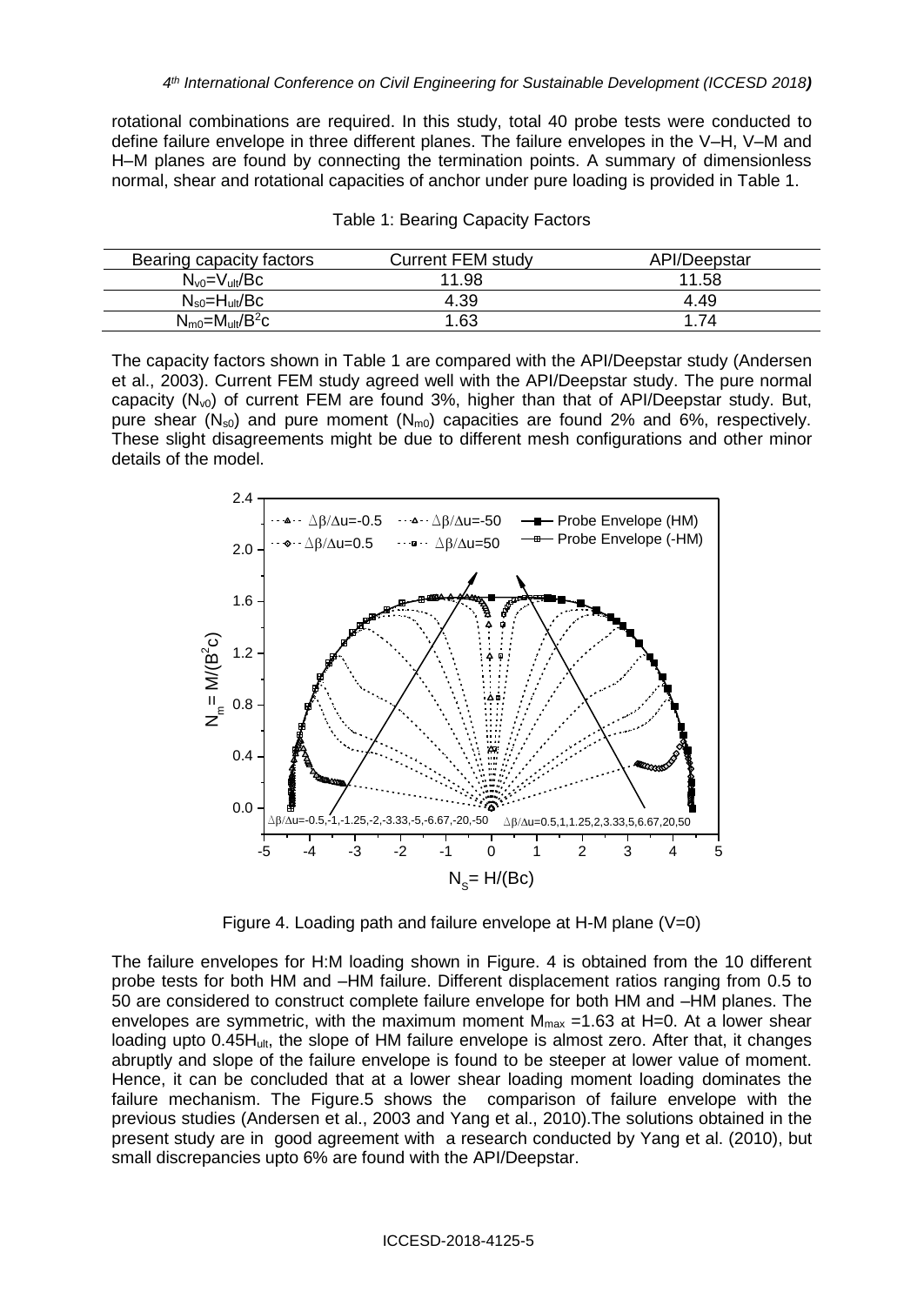

Figure 5: Compares between the failure envelope for swipe and probe tests at H-M plane

Additionally, it also compares the failure envelope found from both swipe and probe analysis. Failure envelope of swipe test lies inside the true failure envelope. If the anchor is brought to sliding failure first, and then rotated at a fixed horizontal position, the resulting load path lies significantly inside the true failure envelope (Gourvenec & Randolph, 2003).



Figure 6: Loading path and failure envelope at V-M plane (H=0)

Symmetry of the problem indicates that *f*(M,H )= *f*(M,-H ), *f*(V,H)= *f*(V,-H) and *f*(V,M)= *f*(V,-M), so that only positive load combinations of HM, VH and VM are required to define the complete failure envelope. The Figure.4 also represents the prove of symmetry of HM loading. For this reason, further analyses were carried out only with the positive load combinations. The Figure.5 represents the failure loci under VM loading. To construct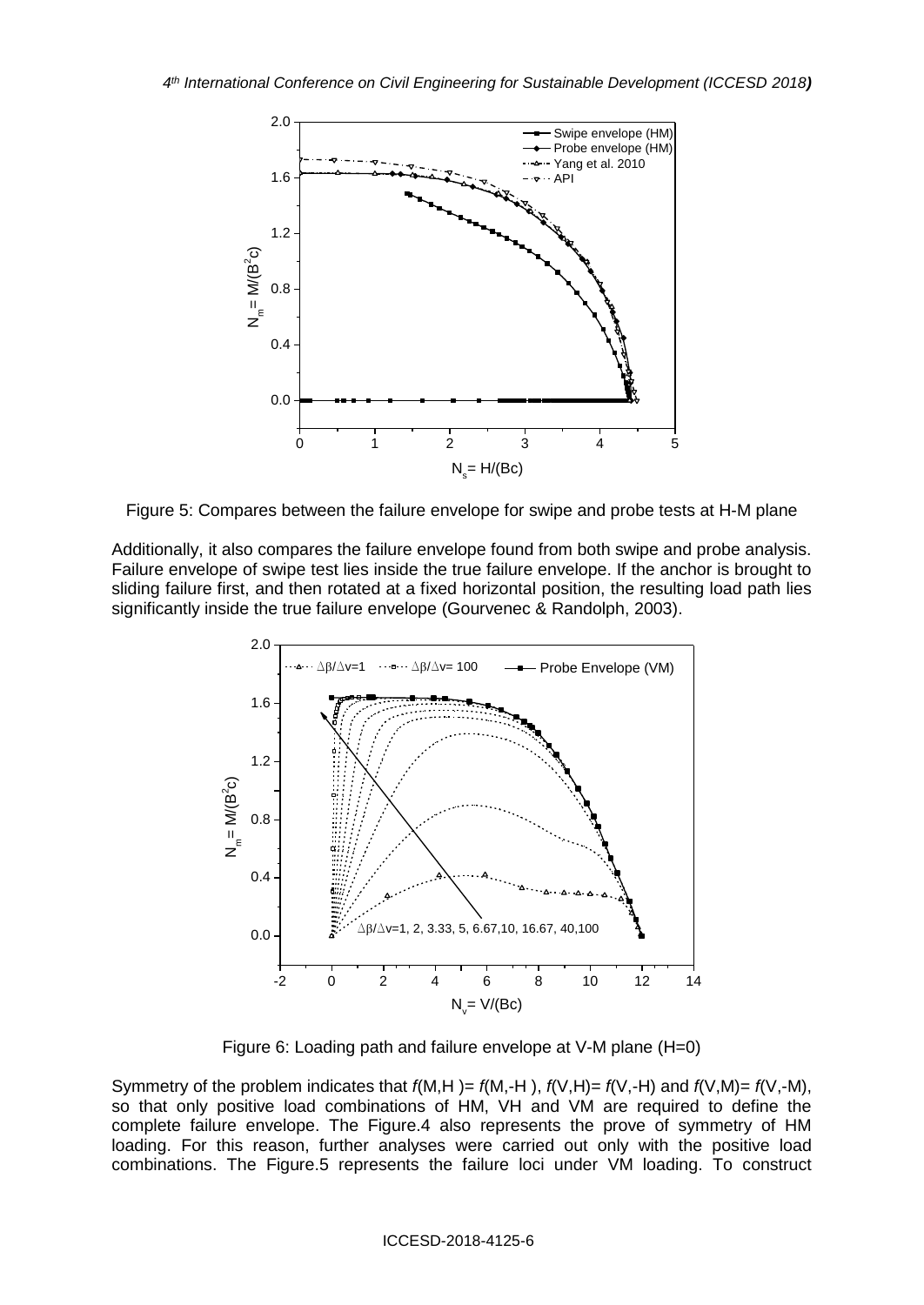complete failure envelope ten probe tests  $(\Delta \beta / \Delta v)$  ranging from 1 to 100 are carried out as shown in Fig.6 . All probes are shown by dotted lines. It also proves that after reaching a failure all loading path travel along the failure envelope. At a lower normal loading upto 0.5V<sub>ult</sub>, moment reduces slightly and after that it changes sharply. Hence, it can be concluded that, when normal force $>0.5V$ <sub>ult</sub> then vertical loading dominates the failure mechanism.



Figure 7: Compares between the failure envelope for swipe and probe tests at V-M plane



Figure 8: Loading path and failure envelope at V-H plane (M=0)

This trend found same in Andersen et al. (2003) and Yang et al. (2010) studies, as shown in Figure.7. Figure.7 also shows a good agreement of probe and swipe test in VM plane. Fig.8 represents the interaction diagram in horizontal and vertical loading plane (VH). In this study,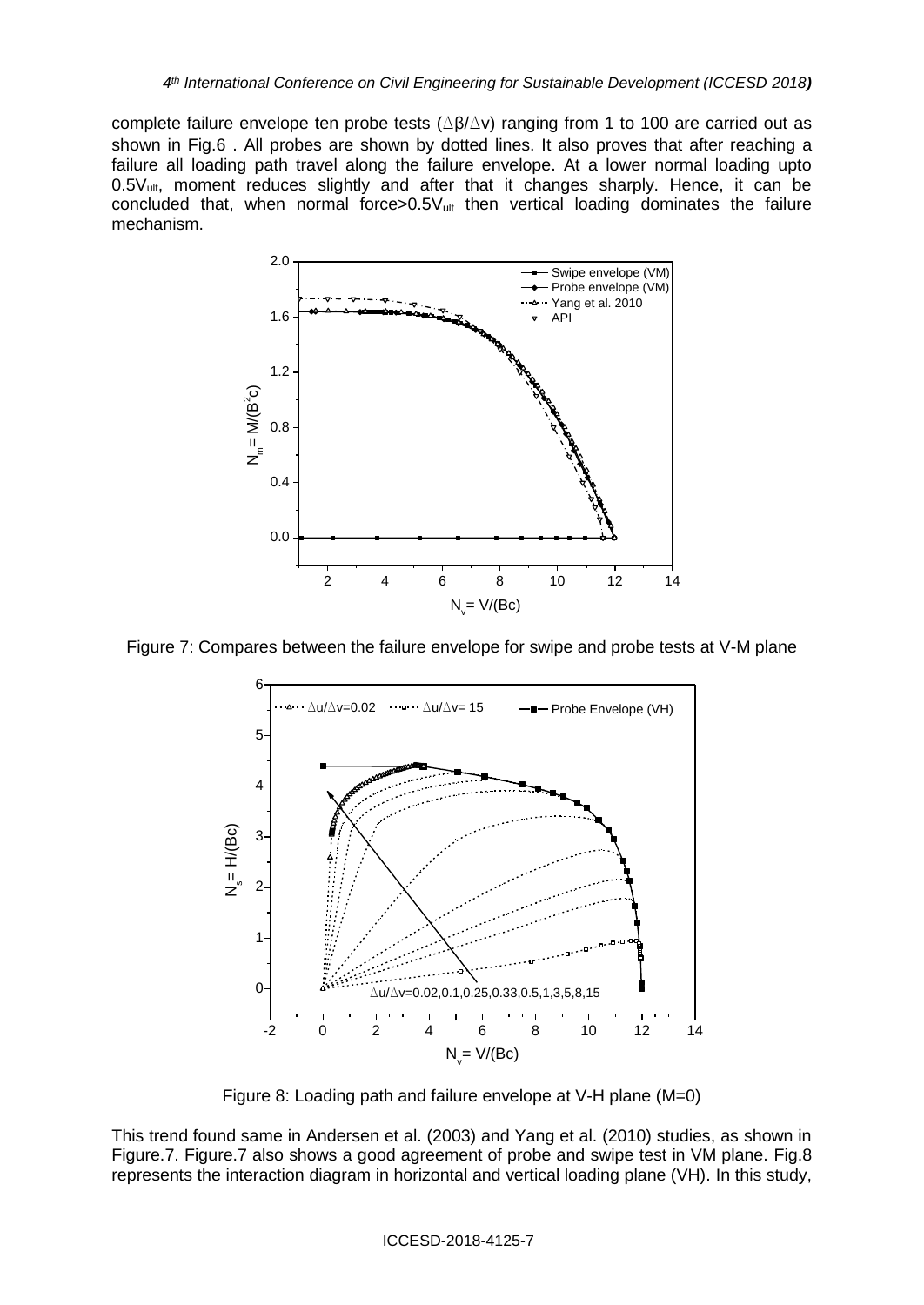in order to construct complete interaction diagram, 9 probe tests were carried out. The H:V interaction curves as shown in Figure.8. The Figure.8 drop abruptly at large values of  $N_v$ implying that parallel loading has little impact on the normal capacity before it reaches 0.5Hult. In this case, normal load dominates the failure mechanism. Figure.9 shows the compares between the swipe and probe test. In the case of VH loadings, swipe envelope lies slightly inside the probe envelope. It also agreed well with the research conducted by Andersen et al. (2003) and Yang et al. (2010).



Figure 9: Compares between the failure envelope for swipe and probe tests at V-H plane

#### **3.1 Soil failure mechanism**

Soil failure mechanism under combined loading is illustrated in Figure.10 by equivalent plastic strain  $(\epsilon_{p})$  and the deformed soil shape is calculated by load-displacement probe test in HM plane. This method consists of two steps. In first step a load (say horizontal load, H) is applied directly along the horizontal direction by the load-controlled method which is less than the ultimate failure load  $(H_{ult})$  and a failure point is gained on the failure envelope. In its second step, horizontal load along this direction is kept constant and rotational displacement is applied until the rotational failure occurs in that direction. A point, at which load value in horizontal direction can be predefined, is probed on the envelope in HM failure plane. Figure.10a represents the failure mechanism in fully bonded condition under pure shear loading. It demonstrates that, the maximum plastic strain occurs along the side of the plate. The black triangles left and right side of the plate are soil wedges that move rigidly as plate progresses and finally the plastic strain contours travel around the plate. Figure.10b represents the failure mechanism in fully bonded condition under pure vertical loading. The white rectangle is the plate anchor which is modelled as a rigid plate. The plastic yielding region of the soil progresses similarly on each side of the plate anchor such that substantial portions of soil are involved.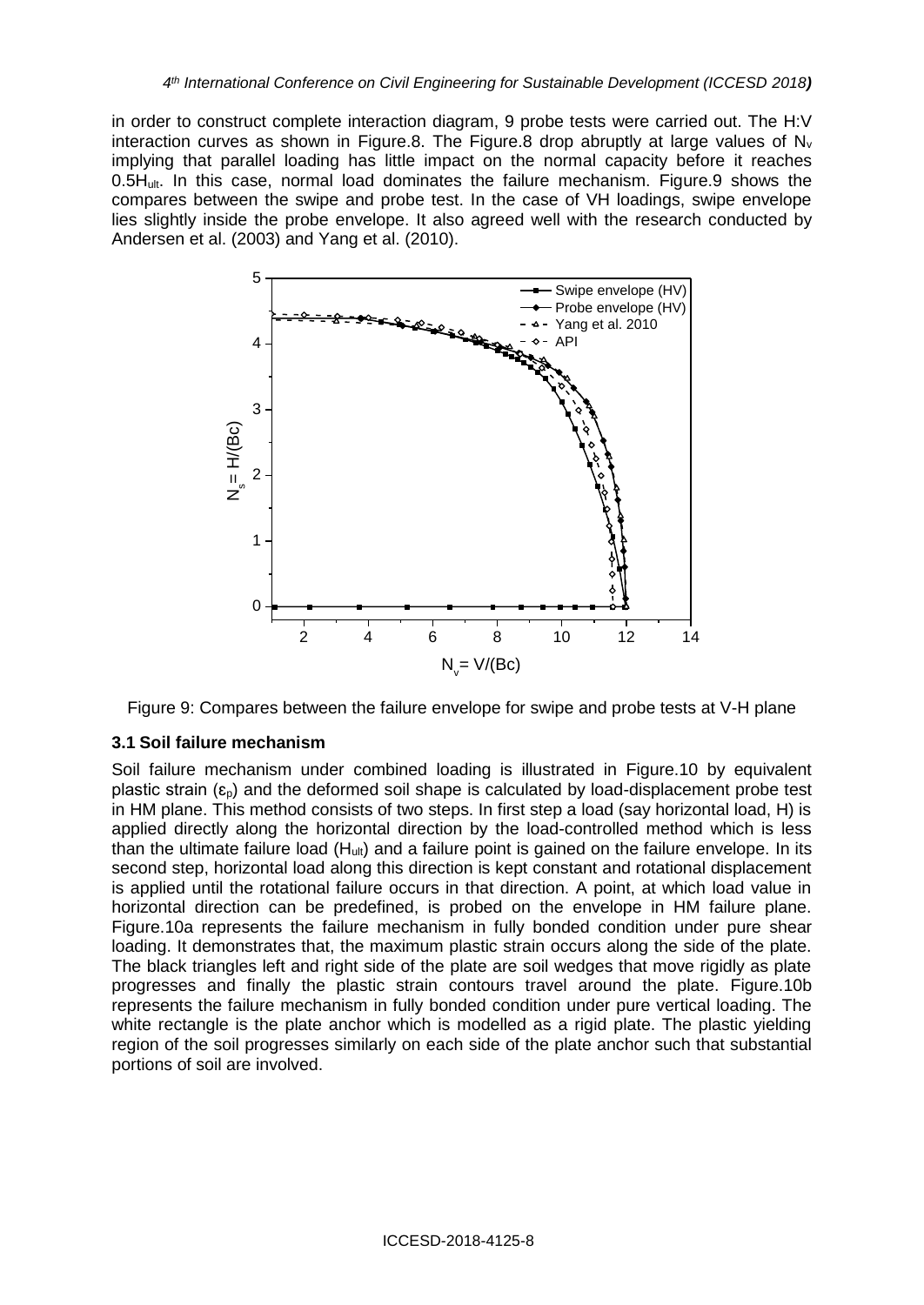#### *4 th International Conference on Civil Engineering for Sustainable Development (ICCESD 2018)*



Figure 10: Distribution of plastic strain  $(\epsilon_{p})$  under combined loading.

It also shows the plastic strain where the soil is "flowing" around the plate anchor as two symmetrical circles, demonstrating a complete plastic failure mechanism has formed as the critical load is reached. The white triangles on each side of the plate are soil wedges that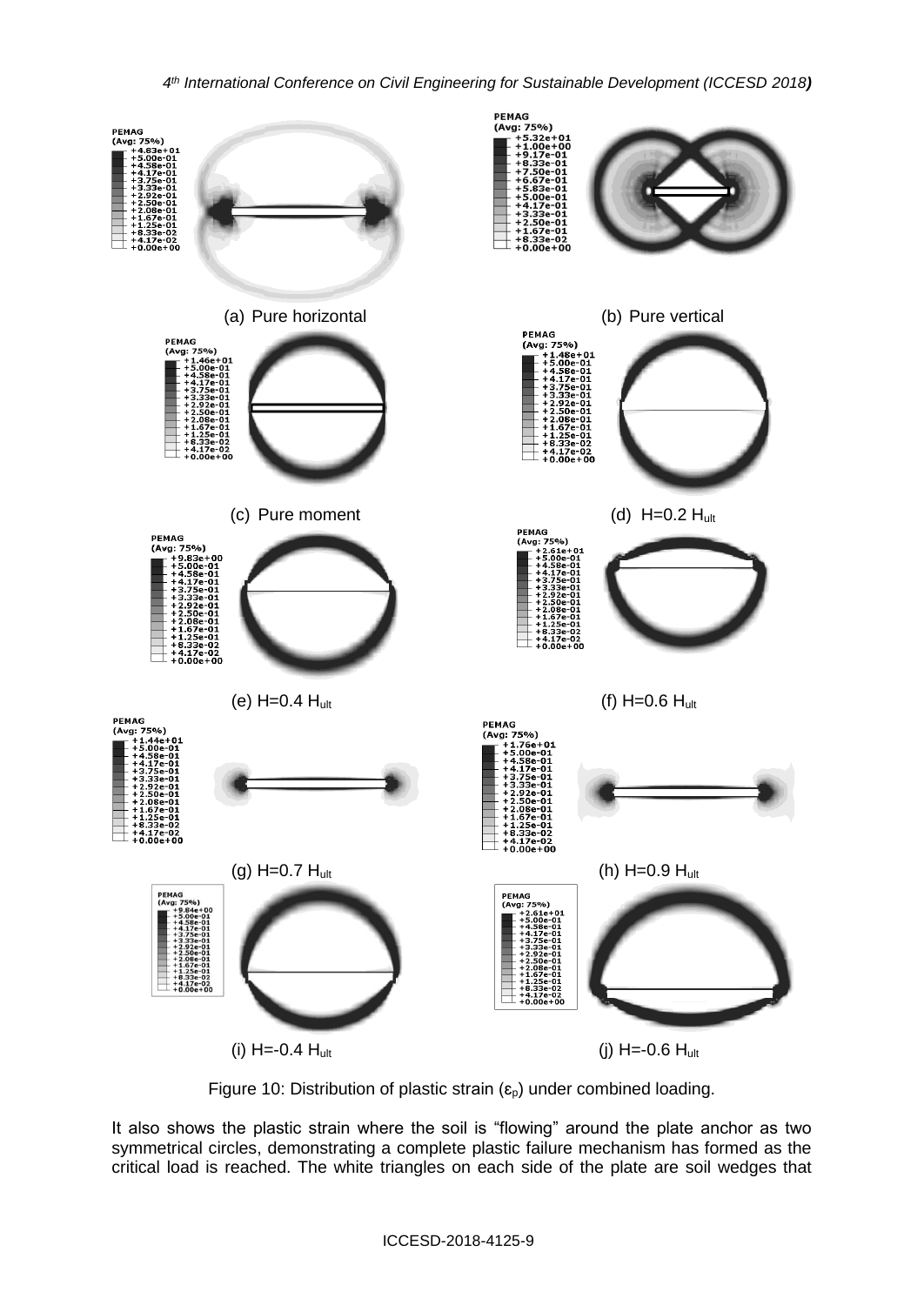move basically rigidly with the plate as it progresses. It also indicates that, the maximum plastic strain occurs along the sides of the "rigid" soil wedges (Andersen et al., 2003 and Yang et al., 2010). This is closely in consensus with classical theory. Fig.10c represents the plastic strain flow at failure under pure rotation. It illustrates that, the plastic strain start to flow along the edge of anchor and travel symmetrically. The maximum plastic strain occurs as two half circles at top and bottom of the anchor plate.

For the case of HM load combination, Figure.10d through Figure.10h represents the failure mechanism in positive HM loadings (H=left to right positive and M=clockwise positive) and Figure.10i and Figure.10j shows the failure mechanism in-HM loadings. When H=0.2 Hult, soil flows symmetrically around the plate as two half circles. As the horizontal load increases, upper half circles starts to diminishing and in that case horizontal loading dominates the failure mechanism. When H>0.7 H<sub>ult</sub>, then circular zone does not exist and soil starts yielding due to the horizontal loading. Plastic strain distribution of Figure.10i and Figure.10j are same as Figure.10e and Figure.10f, but reverse in direction, where, lower half circles starts to diminishing and in that case horizontal loading also dominates the failure mechanism. Hence, the total works done and ultimate failure load is same in both cases.

### **4. CONCLUSION**

The drag anchor response under combined uni-directional horizontal, vertical and moment loadings are explored for strip horizontal anchor by FEA. In order to hypothesis the failure envelope in HM, VM and HV plane, both the swipe and probe tests were conducted. Additionally, to understand the failure mechanism in HM loading condition load-displacement probe tests were also conducted. Compared with the result of swipe and existing numerical studies it can be concluded that the probe test gives the correct prediction of the failure envelope in all loading plane. Result also reveals that the soil failure changes from symmetrical circular pattern to asymmetrical pattern due to the increase of horizontal load in HM plane.

### **REFERENCES**

- Andersen, K. H., Murff, J. D., & Randolph, M. F. (2003). "Deepwater anchor design practice-vertically loaded drag anchors." *Phase II Report to API/Deepstar, Norwegian Geotechnical Institute, Norway, Offshore Technology Research Center, USA and Centre for Offshore Foundation Systems, Australia*.
- Bransby, M. F., & Randolph, M. F. (1997). "Shallow foundations subject to combined loadings." *In 9th International Conference of the International Association for Computer Methods and Advances in Geomec*, (Vol. 3, pp. 1947–1952.
- Bransby, M. F. & Randolph, M. F. (1998). "Combined loading of skirted foundations." *Geotechnique*, 48(5), 637–655.
- Butterfield R, Houlsby GT, G. G. (1997). "Standardized sign conventions and notation for generally loaded foundations." *Geotechnique*, 47(5), 1051–4.
- Cassidy, M. J., Byrne, B. W., & Houlsby, G. T. (2002). "Modelling the behaviour of circular footings under combined loading on loose carbonate sand." 705–712.
- Cassidy, M. J., Randolph, M. F., and Wong, P. . (2012). "A plasticity model to assess the keying of plate anchors." *Géotechnique*, 62(9), 825.
- Tian, Y., Gaudin, C., Cassidy, M. J., & Randolph, M. F. (2012)."Considerations on the Design of Keying Flap of Plate Anchors." (2013). *Journal of Geotechnical and Geoenvironmental Engineering*, 139(7), 1156–1164.
- Elkhatib, S. (2006). *The behaviour of drag-in plate anchors in soft cohesive soils*. (Ph.D. thesis), University of Western Australia, Australia.
- Elkhatib, S., and Randolph, M. F. (2005). "The effect of interface friction on the performance of drag-in plate anchors." Perth, Western Australia: Taylor & Francis., pp.171-177.